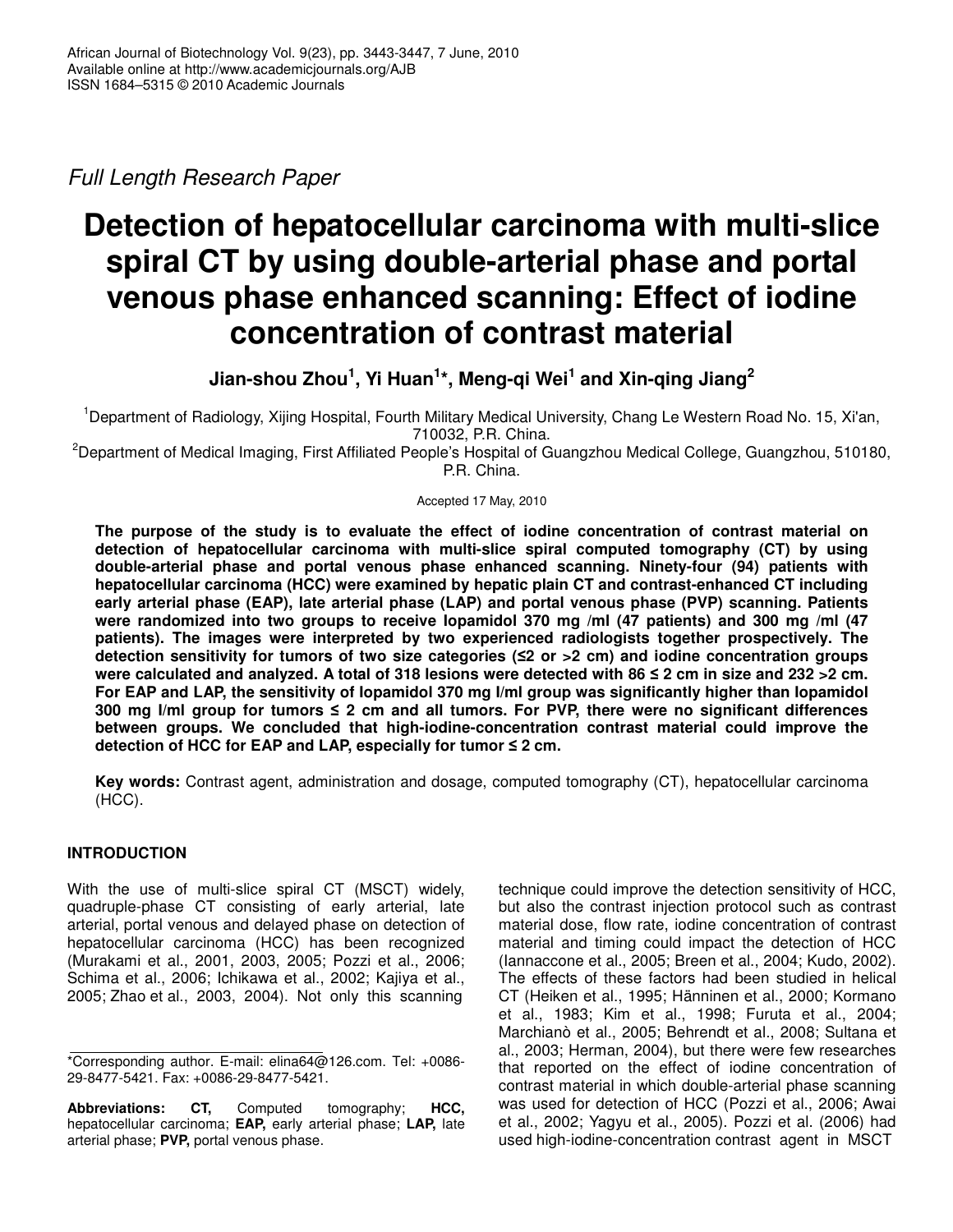| <b>Parameter</b>                              | Group A $(n = 47)$   | Group B $(n = 47)$   |  |
|-----------------------------------------------|----------------------|----------------------|--|
| Demographic data                              |                      |                      |  |
| Sex (men/women)                               | 42/5                 | 39/8                 |  |
| Age (years), mean $\pm$ SD                    | $51.7 \pm 9.8$       | $54.3 \pm 10.6$      |  |
| Weight (kg), mean $\pm$ SD                    | $60.8 \pm 11.7$      | $58.6 \pm 13.2$      |  |
| BMI ( $kg/m^2$ ), mean $\pm$ SD               | $22.3 \pm 4.5$       | $20.6 \pm 4.1$       |  |
| <b>Baseline liver disease characteristics</b> |                      |                      |  |
| Liver cirrhosis (%)                           | 85.1                 | 89.4                 |  |
| Chronic hepatitis B (%)                       | 48.9                 | 57.4                 |  |
| Chronic hepatitis C (%)                       | 29.8                 | 25.5                 |  |
| Chronic alcoholic hepatitis (%)               | 21.3                 | 17.0                 |  |
| lopamidol dose administered (mg)              | $33744.0 \pm 6493.5$ | $32523.0 \pm 7326.0$ |  |
| lopamidol volume administered (ml)*           | $91.2 \pm 17.6$      | $108.4 \pm 24.4$     |  |

**Table 1.** Demographic and baseline characteristics in two groups.

Group  $A =$  Iopamidol 370 mg I/ml group; Group  $B =$  Iopamidol 300 mg I/ml group; BMI = body mass index. \*Significant difference was seen between the groups.

with double-arterial phase to detect HCC, but their results had no control group to be compared with and their conclusion had no statistical analysis to be based on.

The purpose of this article is to evaluate the effect of iodine concentration of contrast material on detection of HCC with MSCT by using double-arterial phase and portal venous phase enhanced scanning with protocols of constant iodine load and constant iodine delivery rate.

## **MATERIALS AND METHODS**

## **Patients**

From September 2007 to July 2008, 126 patients who were suspected to have HCC clinically were assigned randomly to undergo MSCT of the liver with either of the two contrast material injections and scanning protocols. All patients were prospectively and randomly assigned into group A and group B by using a random-number table. Patients with pregnancy, lactation, administration of an iodinated contrast medium within the previous 72 h, history of allergy to Iopamidol, manifest thyrotoxicosis, noncompensated cardiac insufficiency were excluded from this study. All patients gave their informed consents, and this study was approved by our Ethics Committee.

Finally, ninety-four patients (81 men, 13 women, aged between 29 and 91 years, mean age: 53 years) who were diagnosed as HCC (45 confirmed by operation, 18 confirmed by percutaneous biopsy and 31 confirmed by following up for a minimum of six months) were included in this study. All the 94 patients had chronic liver diseases (50 with type B hepatitis, 26 with type C hepatitis and 18 with alcoholic hepatitis) and 82 patients were combined with hepatic cirrhosis.

## **CT protocol and contrast material infusion**

The CT scanner we used was Toshiba Aquilion 16 CT. To keep the total iodine dose and the iodine delivery rate constant for both protocols, patients of group A received Iopamidol (Bracco S.P.A., Italy) 370 mg I/ml (1.5 ml/kg body weight) at a flow rate of 4 ml/s

and group B received Iopamidol (Bracco S.P.A., Italy) 300 mg I/ml (1.85 ml/kg body weight) at a flow rate of 4.9 ml/s, by means of a power injector (AD2002-CT, MEDEX, France) with 20-gauge intravenous catheters inserted into an antecubital vein. In the 94 patients, there were 47 patients in group A and 47 patients in group B. Both groups were comparable regarding demographic and baseline liver disease characteristics (Table 1). A saline flush of 40 ml followed the contrast medium injection, using the same injection rate as for the contrast medium. Bolus-tracking technique (Sure Start, Toshiba, Tokyo, Japan) was performed in order to optimize scan delays for early arterial phase (EAP) automatically. The mean injection-to-scan delay for EAP imaging was 23.5 s (range, 18 – 35 s) for group A and 25.5 s (range,  $16 - 38$  s) for the group B. And the timing of the contrast-enhanced CT scans was uniformly defined: Late arterial phase (LAP) imaging started 15 s after initiation of EAP scanning; portal venous phase (PVP) imaging was initiated 50s after the start of the EAP. In scanning, patients were asked to hold their breath. The CT scanner detector configuration was 16  $\times$  0. 5 mm. The tube voltage applied throughout all CT studies was 120 kVp. The tube current was adjusted according to patient characteristics (mean, 217 mA; range, 105 – 420 mA). In view center, axial images were reconstructed at an effective slice thickness of 2 mm, with a reconstruction interval of 1 mm.

## **Qualitative analysis**

The images were interpreted by two radiologists (with 15 and 6 years experience, respectively, as gastrointestinal radiologist) prospectively together. For each phase, the two readers recorded the details including size, location and the contrast pattern of hepatic lesions. The size of the lesion was defined as the maximal diameter in axial images. The readers assigned one of five confidence levels (Murakami et al., 2001) as follows: 0, no lesion; 1, probably absent; 2, possibly present; 3, probably present; 4, definitely present. If there were disagreements, they discussed or consulted another radiologist (with 9 years experience as a gastrointestinal radiologist) to get into accord. Every recorded lesion was compared with final result. Those lesions among the proved HCC lesions which were assigned a confidence level of 2 or greater were considered as true-positive findings. A lesion which was assigned a confidence level of 0 or 1 but actually was present was considered as a false-negative lesion.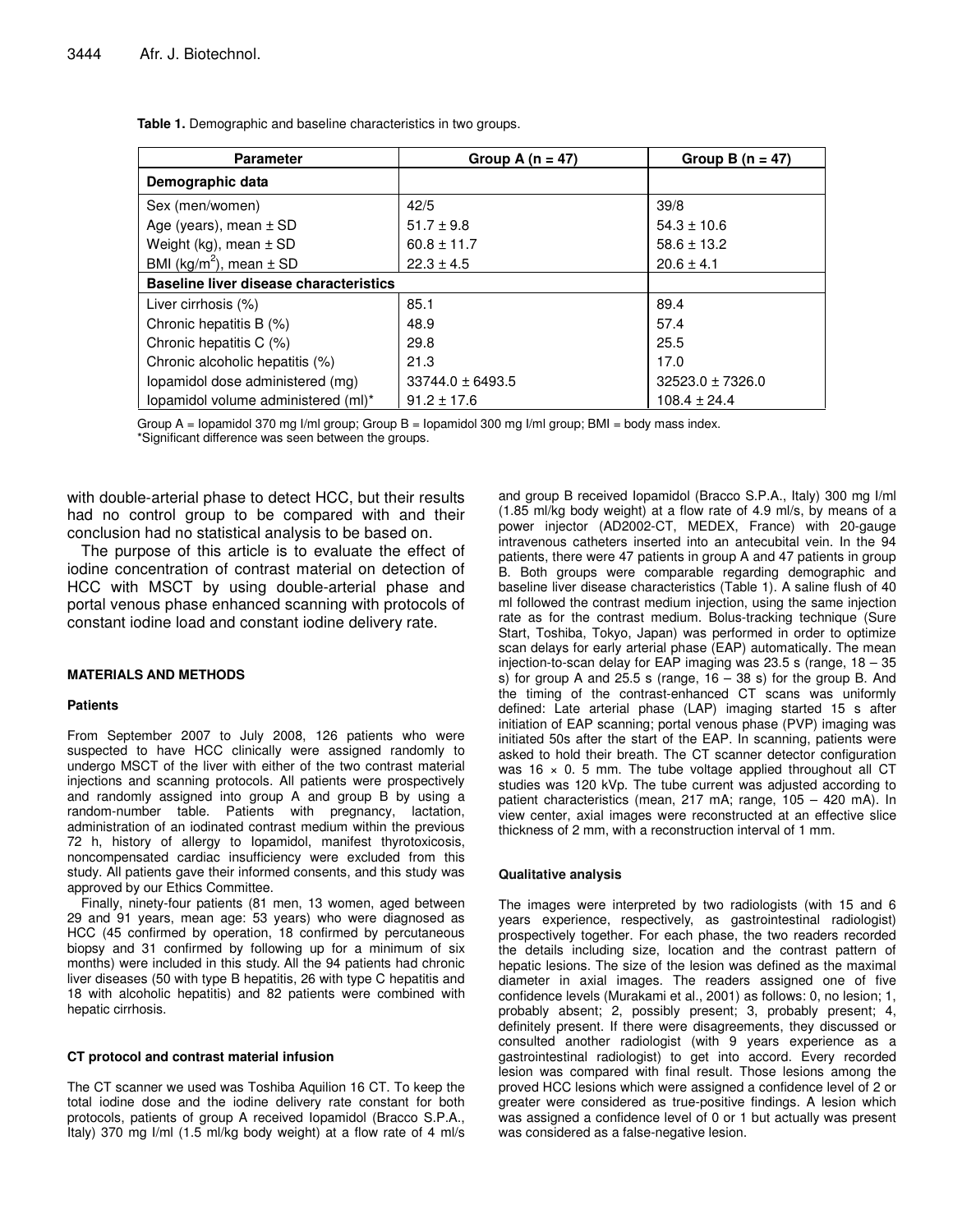| <b>Parameter</b>         | Group | HCC (no) | EAP $(\%)$      | LAP(%)          | PVP(%)         |
|--------------------------|-------|----------|-----------------|-----------------|----------------|
| Lesions 2 cm or smaller  | А     | 37       | 54.1 (20/37)*   | 83.8 (31/37)*   | 51.4 (19/37)   |
|                          | B     | 49       | 28.6 (14/49)    | 55.1 (27/49)    | 38.8 (19/49)   |
| Lesions larger than 2 cm | A     | 123      | 91.1 (112/123)  | 99.2 (122/123)  | 99.2 (122/123) |
|                          | В     | 109      | 88.1 (96/109)   | 100 (109/109)   | 99.1 (108/109) |
| Total                    | А     | 160      | 82.5 (132/160)* | 95.6 (153/160)* | 88.1 (141/160) |
|                          | B     | 158      | 69.6 (110/158)  | 86.1 (136/158)  | 80.4 (127/158) |

**Table 2.** Comparison of detection sensitivity of two size categories between groups of different iodine concentrations.

Group A = Iopamidol 370 mg I/ml group; Group B = Iopamidol 300 mg I/ml group; HCC, hepatocellular carcinoma; no, number; EAP, early arterial phase; LAP, late arterial phase; PVP, portal venous phase. Data given as percentages. Values in brackets were those used to calculate the percentages. \*The value obtained in Group A was significantly higher than that in Group B ( $p < 0.05$ )

**Table 3.** Comparison of detection sensitivity and positive predictive values of different phases.

| <b>Phases</b> | Lesions 2 cm or smaller |                | Lesions larger than 2 cm |                | <b>Total lesions</b> |                |
|---------------|-------------------------|----------------|--------------------------|----------------|----------------------|----------------|
|               | Sensitivity (%)         | <b>PPV (%)</b> | Sensitivity (%)          | <b>PPV (%)</b> | Sensitivity (%)      | PPV $(%)$      |
| EAP           | 39.5 (34/86)            | 51.5 (34/66)   | 89.7 (208/232)           | 100 (208/208)  | 76.1 (242/318)       | 88.3 (242/274) |
| LAP           | 67.4 (58/86)            | 55.8 (58/104)  | 99.6 (231/232)           | 100 (231/231)  | 90.9 (289/318)       | 86.3 (289/335) |
| <b>PVP</b>    | 44.2 (38/86)            | 67.9 (38/56)   | 99.1 (230/232)           | 100 (230/230)  | 84.3 (268/318)       | 93.7 (268/286) |
| $x^2$         | 15.38                   | 3.55           | 39.07                    |                | 25.62                | 9.29           |
| P value       | < 0.01                  | >0.05          | < 0.01                   |                | < 0.01               | < 0.01         |

EAP, Early arterial phase; LAP, late arterial phase; PVP, portal venous phase; PPV, positive predictive value. , we did not compare it because the number was the same. Data given as percentages. Values in brackets were those used to calculate the percentages.

## **Statistical analysis**

Software SPSS 13.0 was used to analyze the results. The detection sensitivity for tumors of two iodine concentration groups for EAP, LAP and PVP was compared with  $2 \times 2$  Chi-square test. Comparison of detection sensitivity and positive predictive values of different phases was tested by R×2 Chi-square test. If p value <0.05, it was considered that there were significant differences.

# **RESULTS**

It was shown that there were 318 HCCs in the 94 patients. Their sizes were from 0.6 to 25.0 cm (mean size 5.2 cm). There were 86 tumors  $\leq$ 2 cm and 232 tumors  $>$ 2 cm.

Comparison of detection sensitivity of two size categories (≤2 or >2 cm) between groups of different iodine concentrations (370 mg /ml versus 300 mg /ml) is shown in Table 2. For tumors ≤2 cm, lopamidol 370 mg /ml group (group A) showed significantly superior sensitivity compared to Iopamidol 300 mg /ml group (group B) for EAP and LAP. For tumors >2 cm, the detection sensitivity had no significant difference between two groups for all phases. Over all of the 318 tumors, the detection sensitivity of Iopamidol 370 mg /ml group (group A) was higher than Iopamidol 300 mg /ml group (group B) for EAP and LAP, but there was no significant difference between two groups for PVP.

The comparison of detection sensitivity and positive predictive values of different phases is shown in Table 3. For tumors  $\leq 2$  cm, tumors  $>2$ cm and all tumors, the detection sensitivity showed significant differences between phases and the sensitivity of LAP was the highest. For all the tumors, the positive predictive values were 88.3, 86.3, 93.7% for EAP, LAP and PVP, respectively, which showed significant differences between phases and PVP had the highest positive predictive value.

# **DISCUSSION**

During contrast-enhanced CT, detection of HCC depends on several patient dependent factors including cardiac output, body weight, the vascularity of HCC and technology dependent factors, such as the scanning technique and the contrast injection protocol (Iannaccone et al., 2005; Breen et al., 2004; Kudo, 2002). These factors can change the time, concentration and the peak time of contrast agent flowing into tumor. The effects of contrast material dose, flow rate, iodine concentration of contrast material and timing had been studied in helical CT (Heiken et al., 1995; Hänninen et al., 2000; Kormano et al., 1983; Kim et al., 1998; Furuta et al., 2004; Marchianò et al., 2005; Behrendt et al., 2008; Sultana et al., 2003; Herman, 2004), but there were few researches that reported on the effect of iodine concentration of contrast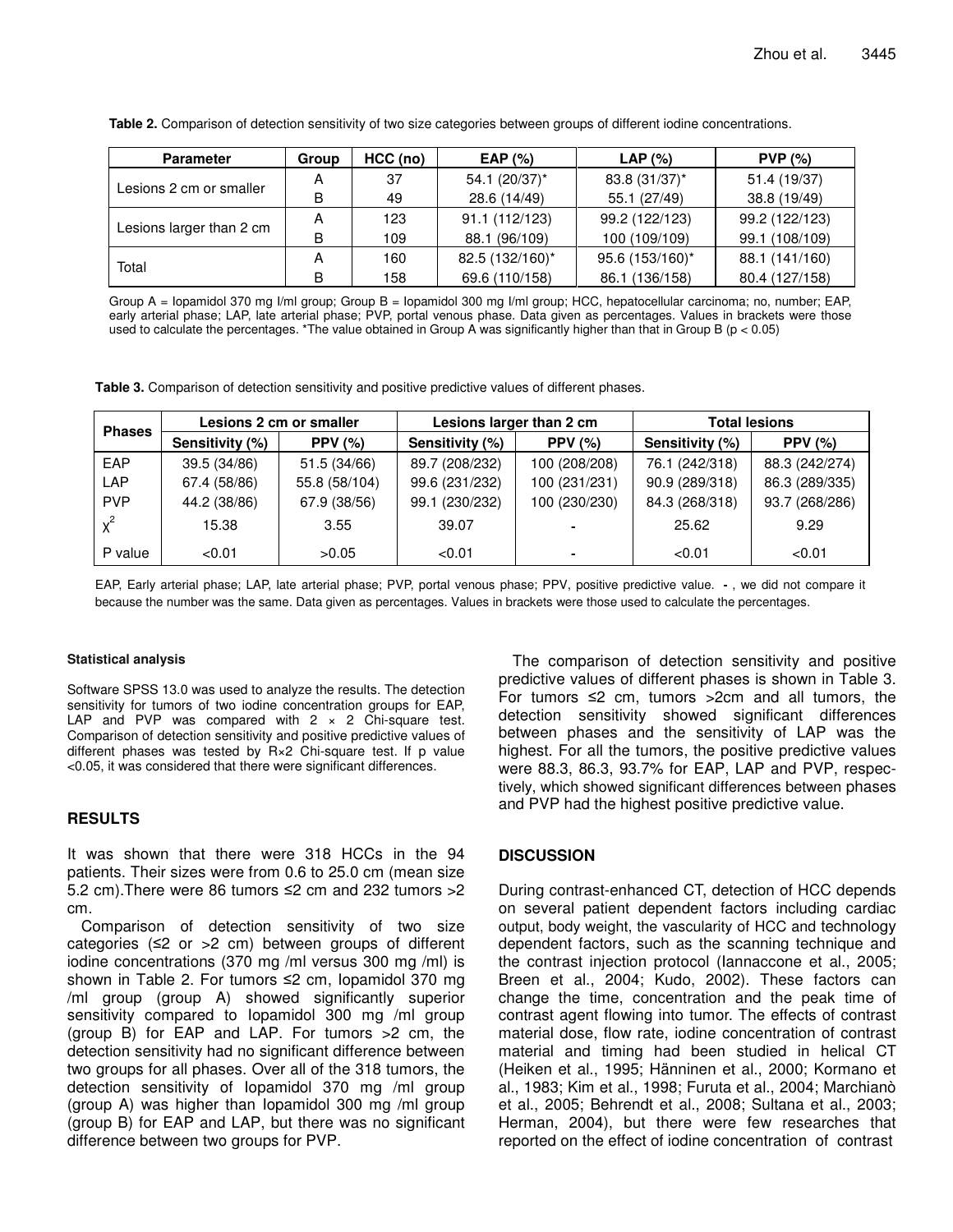material in which double-arterial phase scanning was used for detection of HCC (Pozzi et al., 2006; Awai et al., 2002; Yagyu et al., 2005). In 2002, Awai et al. (2002) evaluated the impact of contrast concentration on hypervascular HCC conspicuity with same iodine load per body weight (518 mg/kg) and concluded that the higher concentration may be more efficacious for imaging of HCC during the arterial phase on the basis of contrast materials with higher iodine concentration which could improve tumor-to-liver contrast in the first arterial phase. Yagyu et al. (2005) made a similar research but used a fixed dose of 100 ml and concluded that contrast materials with higher iodine concentration are more effective for depicting hypervascular HCCs on MSCT during the late arterial phase. But there were opposite view points on the effect of iodine concentration of contrast material. In 2008, Behrendt et al. (2008) published one study and the conclusion was that the iodine concentration of contrast media did not significantly influence abdominal contrast enhancement. Awai et al. (2004) even concluded that moderate concentration of contrast material was more effective for depiction of hypervascular HCC than was for high concentration of contrast material. Can high-iodine-concentration contrast material really improve the sensitivity on detection of HCC? Pozzi et al. (2006) used high-iodine-concentration contrast agent in MSCT with double-arterial phase to detect HCC, and got a higher sensitivity than that reported by others. For that reason, they thought that the highiodine-concentration may improve identification of HCC. But their results had no control group to be compared with and their conclusion had no statistical analysis to be based on. So we compared two contrast materials of different iodine concentration (370 and 300 mg/ml) to evaluate it by comparing the detection sensitivity of two iodine concentration groups, a methodology which was different from previous studies (Heiken et al., 1995; Hänninen et al., 2000; Kormano et al., 1983; Kim et al., 1998; Furuta et al., 2004; Marchianò et al., 2005; Behrendt et al., 2008; Sultana et al., 2003; Herman, 2004; Awai et al., 2002, 2004; Yagyu et al., 2005). Though we thought it is a qualitative method, yet this method could directly show the impact of iodine concentration on detection sensitivity of HCC. For excluding the impact of the dose and flow rate of contrast material, Iopamidol 370 mg/ml (1.5 ml/kg body weight) at a flow rate of 4 ml/s and Iopamidol 300 mg/ml (1.85 ml/kg body weight) at a flow rate of 4.9 ml/s were, respectively, used to keep the total iodine dose (555 mg/kg body weight) and the iodine delivery rate (1.48 versus 1.47 g/s) constant for both protocols. Our results proved that for tumors ≤2 cm and all the tumors, Iopamidol 370 mg/ml group showed significantly superior sensitivity compared to Iopamidol 300 mg /ml group for EAP and LAP. This may be explained by the reason that high-concentration contrast material administered leads to an earlier and more intense arterial enhancement peak, thus improving contrast

enhancement of tumor-to- liver, and helping improve diagnostic accuracy for HCC, which had been proved in previous studies (Marchianò et al., 2005; Sultana et al., 2003; Herman, 2004; Yagyu et al., 2005). Although the sensitivity of Iopamidol 370 mg/ml group was higher than that of Iopamidol 300 mg I/ml group for PVP, there was no statistical difference. Our study showed that the detection sensitivity of small HCC nodules was all low for EAP (39.5%), LAP (67.4%) and PVP (44.2%). Therefore, contrast material of higher iodine concentration is recommended for tumors ≤2 cm. But for tumors >2 cm, there was no difference between the two groups. We attributed this to the fact that the tumor is large, so it can be clearly demonstrated and easy to be found. We suggested that if you are sure the tumor is bigger than 2 cm, contrast material of normal iodine concentration is the optimal choice. Otherwise, contrast material of high iodine concentration is recommended.

Since it has been recognized that the double-arterial phase scanning can improve the detection sensitivity of HCC (Murakami et al., 2001, 2003,2005; Pozzi et al., 2006; Schima et al., 2006; Ichikawa et al., 2002; Kajiya et al., 2005; Zhao et al., 2003, 2004), we did not compare it. We analyzed the sensitivity of the three phases, and the LAP was the highest. It was inconsistent with the researches of Foley et al. (2000), who reported that hepatic hypervascular tumors could be identified and evaluated more easily during LAP. We think it is because of the time needed for the contrast-filled arterial blood coming from the hepatic artery to spread within the lesion cavity.

For the tumors of 2 cm or smaller, the positive predictive values of different phases were not all satisfactory (51.5 - 57.5%). Nearly half of the lesions were misdiagnosed. These lesions could be often vascular pseudo lesions due to arterioportal shunting or tiny hemangiomas, but it was sometimes difficult to determine not being an HCC. To HCC bigger than 2 cm, the positive predictive value of different phase were all 100%, therefore, it can be considered that the bigger HCC cannot be left out in doublearterial phase CT scan. To all the tumors, there were significant differences between different phases in positive predictive values and PVP had the highest positive predictive values (93.7%).

There are some limitations to the study. First, double hepatic arterial scans would increase radiation dose. But for improving the detection sensitivity of HCC which had been reported (Murakami et al., 2001, 2003, 2005; Pozzi et al., 2006; Schima et al., 2006; Ichikawa et al., 2002; Kajiya et al., 2005; Zhao et al., 2003, 2004), this method is probably justifiable. Second, it was a parallel group study. The differences between the results of two groups may be attributable to the bias of the patient. However, we analyzed the two different groups separately and evaluated statistical differences between them in terms of demographic data, and baseline liver disease characteristics. And the result showed that there were no